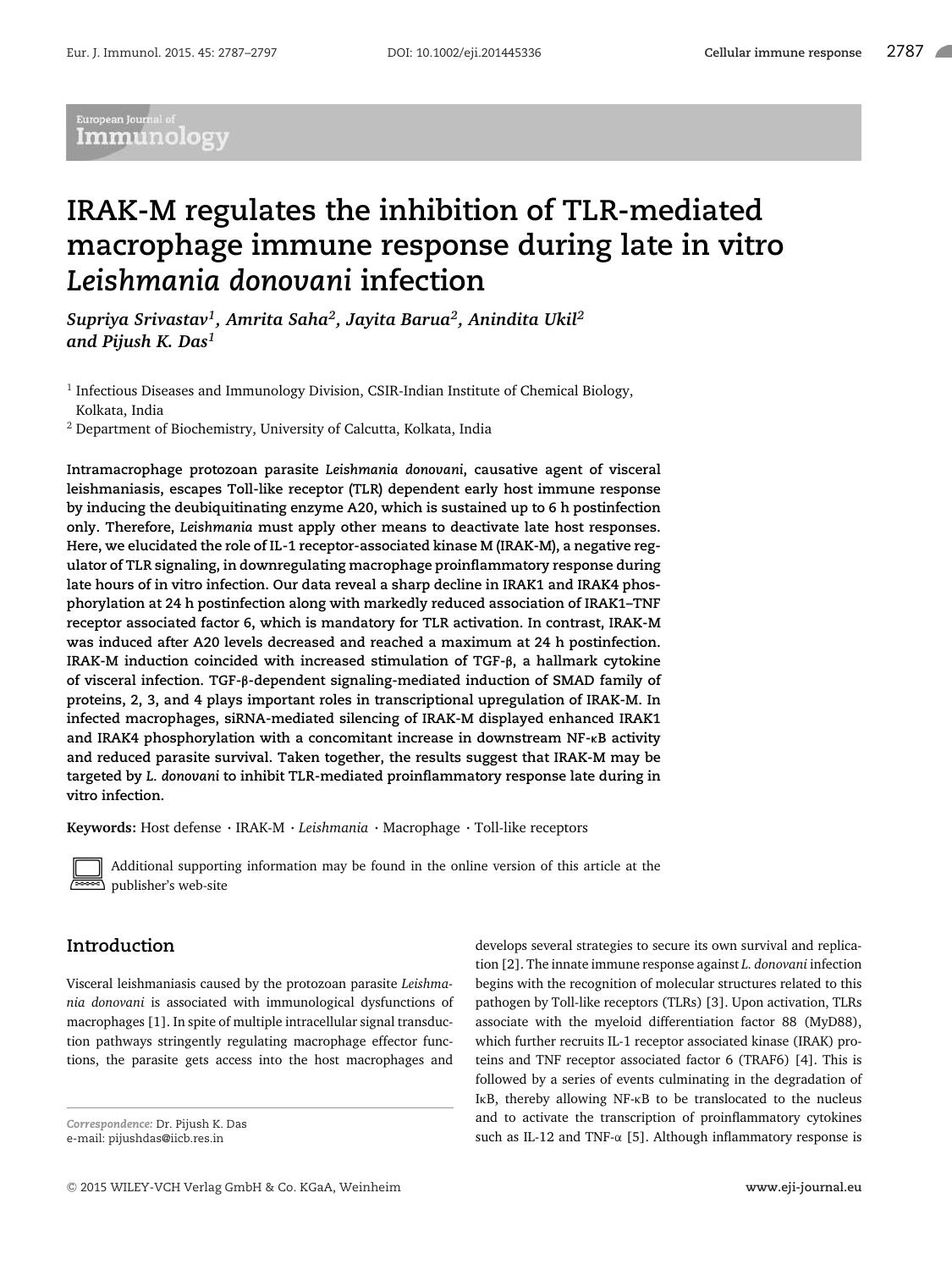critical to control the growth of pathogenic organisms, uncontrolled stimulation of TLRs can lead to disproportionate inflammation. Therefore, TLR signaling is tightly regulated in order to avoid such detrimental inflammatory responses [6]. Several negative regulators of TLRs have been implicated in preventing excessive TLR signaling, including A20, SOCS, ST-2, SIGIRR, and IRAK-M.

In our earlier study, we demonstrated that despite the presence of potent TLR2 ligand lipophosphoglycan (LPG) on the surface of the parasites, *L. donovani* escapes TLR-mediated proinflammatory response, by induction of the deubiquitinating enzyme A20 [7]. However, it is of interest to note that *L. donovani* induced A20 levels in macrophages remain significant only up to 6 h postinfection. Hence, A20 levels may be implicated only during early hours of in vitro infection and since macrophages are capable of producing proinflammatory cytokines incessantly when challenged by a pathogen, *Leishmania* must have developed alternative strategies to suppress host's proinflammatory activity, after the depletion of A20 levels. We observed that although A20 was rapidly found to degrade after 6 h of infection, *L. donovani* still exercised a sustained inhibition of NF-κB-mediated proinflammatory response in host macrophages. In the present study, we aimed at deciphering the mechanism applied by the parasite to suppress proinflammatory response after the depletion of A20. We observed reduction in IRAK1 phosphorylation correlated with the upregulation of IRAK-M during delayed hours of *L. donovani* infection.

IRAK-M (or IRAK-3) is a kinase-deficient member of the TLR/IRAK family and negatively regulates TLR-mediated signaling through MyD88-dependent TLRs, including TLR2, TLR4, TLR7/8, and TLR9 [8, 9]. IRAK-M null mice produce more proinflammatory cytokines after bacterial infection and are more susceptible to the lethal effect of sepsis [10]. It has also been reported that impairment in innate lung antibacterial response to *Pseudomonas aeruginosa* is mediated by IRAK-M [11]. Recently, increased IRAK-M expression was reported in the lungs of mice with primary pneumococcal pneumonia [12]. The purpose of this study therefore was to characterize the role of IRAK-M in *L. donovani* infection and to determine whether IRAK-M influences disease progression in visceral leishmaniasis. We report that IRAK-M expression in macrophages is induced upon *L. donovani* infection and TGF-β is the agent which may trigger this induction. A better understanding of how *L. donovani* affects macrophage defense by regulating downstream immune events may provide additional insight into *Leishmania* pathogenesis and also enhance our understanding of the host response to intracellular pathogen in general.

# **Results**

## **Leishmania maintains a sustained inhibition on proinflammatory response even after A20 depletion**

In our previous study, we demonstrated the role of deubiquitinating enzyme A20 in suppressing the TLR-mediated immune response. However, since A20 is an early response protein [13], we monitored the expression kinetics of A20 in the course of *L. donovani* infection. A20 mRNA levels reached a maximum at 3 h postinfection (8.7-fold more than control macrophages, *p* < 0.001) followed by a gradual decline with barely detectable levels at 24 h postinfection (Fig. 1A). Similar trend was observed in A20 protein levels (Fig. 1B). Since the deubiquitination of TRAF6 by A20 is responsible for the inhibition of TLR-mediated immune response during *L. donovani* infection, we next sought to determine the time kinetics of deubiquitinase activity of A20. A20 deubiquitinase activity was markedly reduced at 6 h of infection and barely detectable at later time points (Fig. 1C). However, it was of interest to note that in spite of barely detectable levels of A20 expression as well as deubiquitinase activity after 6 h, a consistent reduction in NF-κB activation was observed till 48 h postinfection (79.1 and 58.9% reduction,  $p < 0.001$  at 24 and 48 h, respectively, as compared with LPG treatment) (Fig. 1F). In order to ascertain whether *Leishmania* inhibit NF-κB proinflammatory response in macrophages or prevents the induction of NF-κB, we performed NF-κB-dependent luciferase assay during very early time points of infection. It was observed that *L. donovani* infection led to an increase in NF-κB activity (1.4-, 2.2-, and 2.0-fold over control) at 5, 10, and 15 min postinfection, respectively, (Fig. 1D) after which the activity was markedly decreased (Fig. 1E and F). This is probably because of induction of macrophage's very early innate immune response which at later times is inhibited by *Leishmania*. However, this very early induction of NF-κB was not reflected at the cytokine levels as measured up to 48 h postinfection (Fig. 1G– I). Probably a little prolonged NF-κB induction may be required to achieve a detectable secreted cytokine level. Next, we checked the effect of LPG on the activation of NF-κB in *L. donovani* infected macrophages by luciferase assay. Although LPG administration in control uninfected macrophages showed significant NF-κB induction (Fig. 1E and F), it failed to restore the activation of NF-κB in *L. donovani* infected macrophages (Fig. 1E and F). Preincubation of LPG with polymyxin B (10 U/mL for 2 h), an LPS inhibitor, did not alter NF-κB induction, suggesting thereby that induction of NF-κB by LPG in control uninfected macrophages is not due to the presence of LPS as contaminant (data not shown). We also observed a significant suppression in the levels of NF-κBmediated proinflammatory cytokines IL-12 (88.1% reduction, *p* < 0.001, as compared with LPG-treated macrophages at protein level) and TNF-α (72.4% reduction, *p* < 0.001, as compared with LPG-treated macrophages at protein level) at 24 h postinfection (Fig. 1I). These results suggested that though *Leishmania*-induced A20 levels diminished after 6 h of infection, the parasite still exercised a sustained inhibition on the NF-κB-mediated proinflammatory response of macrophages, indicating an alternative mechanism.

# *Leishmania donovani* **disrupts IRAK–TRAF6 complex during established infection through IRAK-M induction**

We next tried to elucidate whether any discrepancy in the upstream TLR proteins might be responsible for the sustained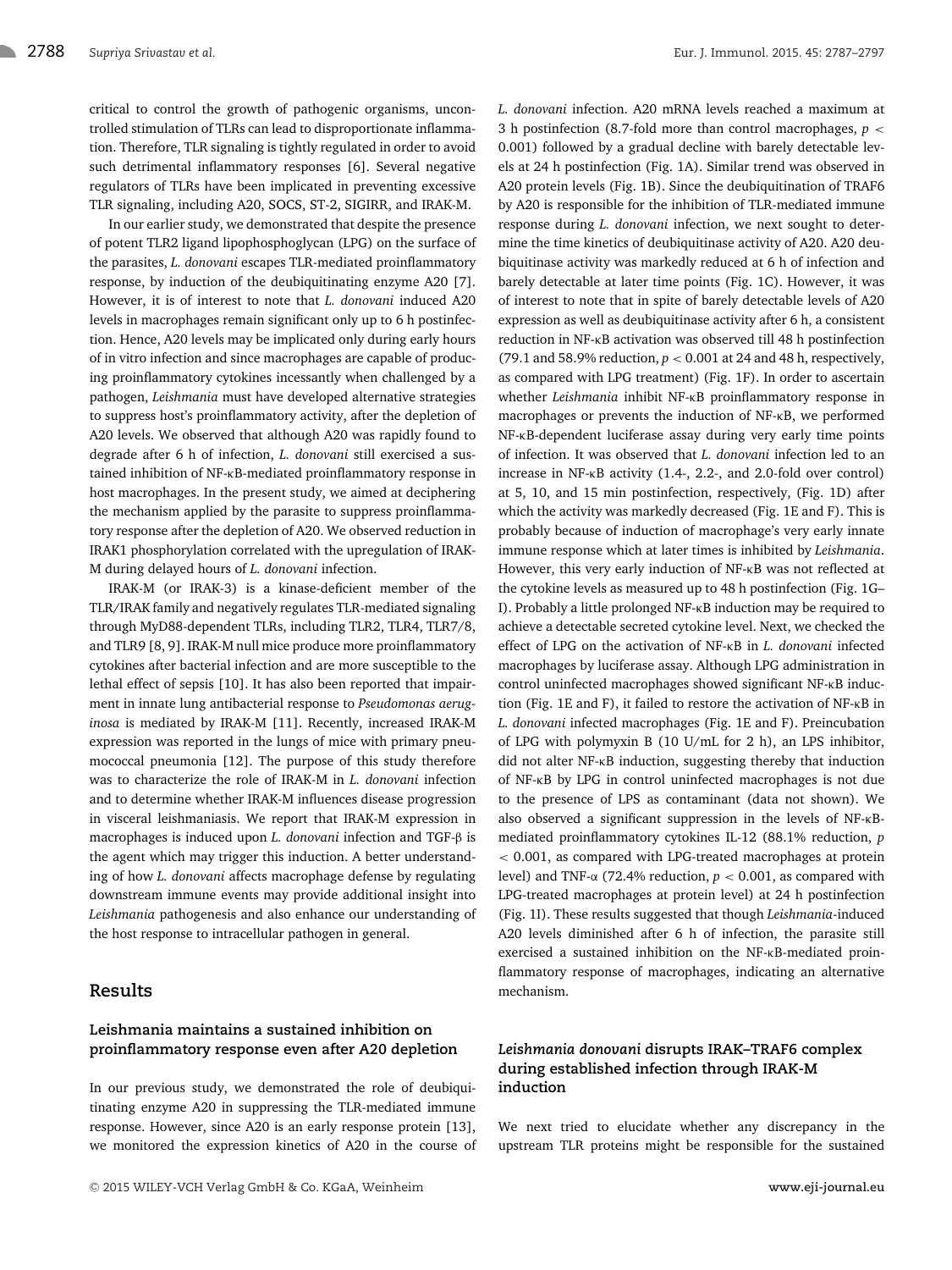

Figure 1. Effect of *L. donovani* infection on A20 expression and NF-κB-mediated cytokine expression. (A, B) RAW 264.7 cells were infected with *L. donovani* promastigotes (macrophage: parasite 1:20) for various time periods as indicated and the expression of A20 was evaluated at both (A) mRNA and (B) protein levels by real-time PCR and Western blotting, respectively. (A) mRNA levels were normalized to GAPDH and expressed as fold change compared with control. (C) HEK-293T cells were co-transfected with FLAG-TRAF6 and HA-ubiquitin. Cell lysates were immunoprecipitated with anti-FLAG Ab followed by incubation with A20 (immunoprecipitated from infected macrophages for various time points). The ubiquitination of TRAF6 was analyzed by immunoblotting with anti-HA Ab. (D) Cells were infected with promastigotes at macrophage: parasite ratio of 1:20 and 1:10 for indicated time periods and intracellular parasite number was determined by Giemsa staining. (E–G) RAW264.7 cells were transfected with pNF-κB luciferase plasmid (1 µg) and 0.5 µg of pCMV-β-gal. Twenty-four hours posttransfection, cells were subjected to either *L. donovan*i infection or LPG administration (6  $\mu$ g/mL) for (E) 5, 10, and 15 min; (F) 2, 4, and 6 h; and (G) 12, 24, and 48 h followed by lysis and processed for estimation of luciferase activity. (H–J) Macrophages were incubated either with purified LPG (6 µg/mL) or with *L. donovani* and expressions of IL-12 and TNF-α were analyzed by ELISA at the protein level after (H) 5, 10, and 15 min; (I) 2, 4, and 6 h; and (J) 12, 24, and 48 h. The cultures were set in triplicate and the experiments were done at least three times each. The results are representative of three individual independent experiments performed at different times. The error bars represent mean  $\pm$  SD ( $n = 3$ ). \*\*p < 0.01, \*\*\*p < 0.001; Student's t-test.

inhibition of NF-κB-mediated proinflammatory response even in the absence of A20. No significant change was observed in the expressions of adaptor protein MyD88 and the two kinases IRAK1 and IRAK4 throughout the course of infection (Fig. 2A). Since ligand binding to TLRs results in phosphorylation of IRAK4 which in turn phosphorylates IRAK1, we next checked the phosphorylation status of both these proteins. Both p-IRAK4 and p-IRAK1 levels peaked at 6 h postinfection (3.1- and 2.6-fold, respectively,  $p < 0.001$ ) followed by a sharp decrease (93.3 and 94.8% reduction, *p* < 0.001 for p-IRAK4 and p-IRAK1, respectively, at 24 h postinfection as compared with the maxima at 6 h postinfection) (Fig. 2B). IRAK1 kinase activity also revealed a similar pattern (Fig. 2C). IRAK1/4 phosphorylation was also analyzed following LPG administration with time points corresponding to that used in the case of *L. donovani* infection. However, in contrast to *L.*

*donovani* infected macrophages, a significant induction in both IRAK1 and IRAK4 phosphorylation was observed following LPG administration at 3 h posttreatment, slightly decreased at 6 h, significantly decreased at 12 h, and then slow induction started appearing 24 h onward (Fig. 2B, right panel). Since IRAK1 phosphorylation is a necessary prerequisite for its release from MyD88 and subsequent attachment to TRAF6 [14], we tried to check the association of IRAK1 with MyD88 and TRAF6 by coimmunoprecipitation studies. IRAK1 was found to be strongly associated with TRAF6 up to 6 h of *L. donovani* infection after which there was a significant reduction in TRAF6-bound IRAK1 with a concomitant increase in MyD88-bound IRAK1 at corresponding time periods (Fig. 2D). These data suggested that reduction in IRAK1 phosphorylation might result in failure of IRAK1 to dissociate from MyD88 and subsequently attach with TRAF6.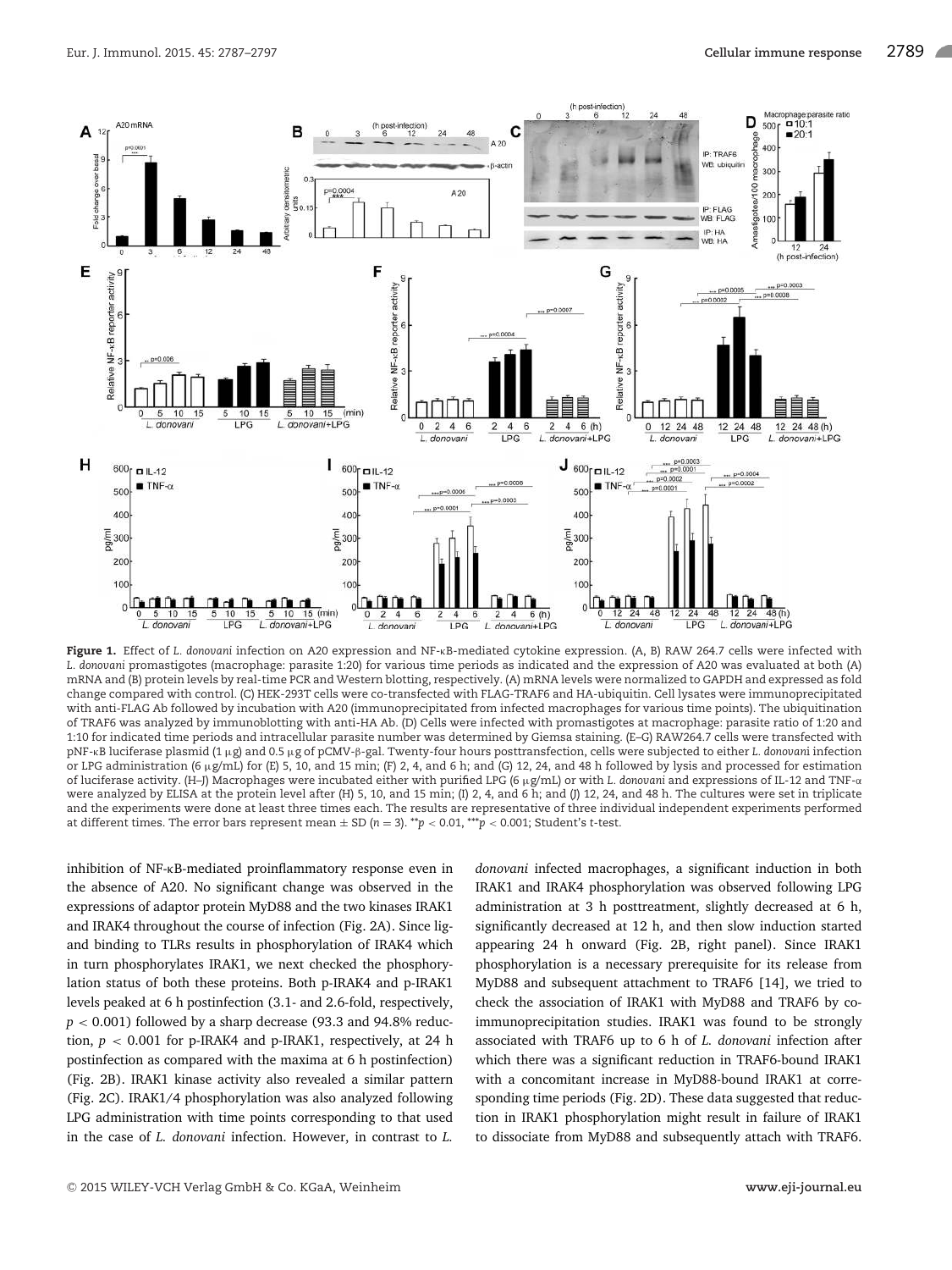

Figure 2. Effect of *L. donovani* infection on IRAK1–TRAF6 association and IRAK-M expression. (A, B) RAW 264.7 macrophages were infected with *L. donovani* (cell/parasite ratio, 1:20) for indicated times, and whole-cell lysates were subjected to SDS-PAGE followed by Western blotting to analyze the expression of (A) MyD88, IRAK4, and IRAK1 and (B) phosphorylated IRAK4 and IRAK1. (B, right panel) Phosphorylated IRAK4 and IRAK1 expressions were also analyzed in macrophages treated only with LPG for indicated time periods. (C, D) RAW cells were infected with *L. donovani* for indicated times, and whole-cell lysates were subjected to immunoprecipitation with anti-IRAK1 antibody. Immunoprecipitated IRAK1 was subjected to evaluation of kinase activity by incubation in kinase assay buffer containing 10 µCi of  $\gamma$ -32P (C) and expression of MyD88, TRAF6, and IRAK1 (D) by Western blotting with respective antibodies. (E–H) Both RAW and BMDM were infected with *L. donovani* for various time periods as indicated and the expression of IRAK-M was analyzed at mRNA and protein levels by real-time PCR analysis and Western blotting, respectively. IRAK-M mRNA levels in RAW (E) and BMDM (F), whereas IRAK-M protein levels in RAW (G) and BMDM (H). (G, H, right panel) Protein level expressions of IRAK-M were also determined after the treatment with LPG for indicated time periods in RAW and BMDM. IP: immunoprecipitation using the indicated Ab; WB: Western blot analysis using the indicated Ab. Results are representative of three separate individual experiments and the error bars represent mean  $\pm$  SD ( $n = 3$ ). \*\*\* $p < 0.001$ ; Student's t-test.

IRAK-M, a negative regulator of the TLR pathway, prevents the dissociation of IRAK1 from MyD88 and its subsequent association with TRAF6 [15]. We, therefore, sought to determine the levels of IRAK-M after *L. donovani* infection. Our data revealed an induction in IRAK-M levels reaching maxima (5.3- and 4.4-fold over control,  $p < 0.001$  at mRNA and protein level respectively) at 24 h postinfection (Fig. 2E and G, left panel). We further validated these findings in Bone-marrow derived macrophages (BMDM) which also depicted an increase in IRAK-M expression, both at mRNA and protein level (Fig. 2F and H, left panel). However, IRAK-M expression was found to increase a little after 12 h of LPG treatment at both mRNA and protein levels (Fig. 2G and H, right panels). These results suggest that the formation of IRAK1–TRAF6 complex might be disrupted during late hours of *L. donovani* infection through induction of IRAK-M.

# **Role of TGF-**β **signaling cascade in the induction of IRAK-M by** *L. donovani*

TGF-β is known to have a broad suppressive influence on the immune system, partly through the cross-talk between its signaling intermediates and the components of the TLR cascade [16]. Few studies also documented the direct involvement of TGF-β in the induction of IRAK-M [16, 17]. Interestingly, *Leishmania* infection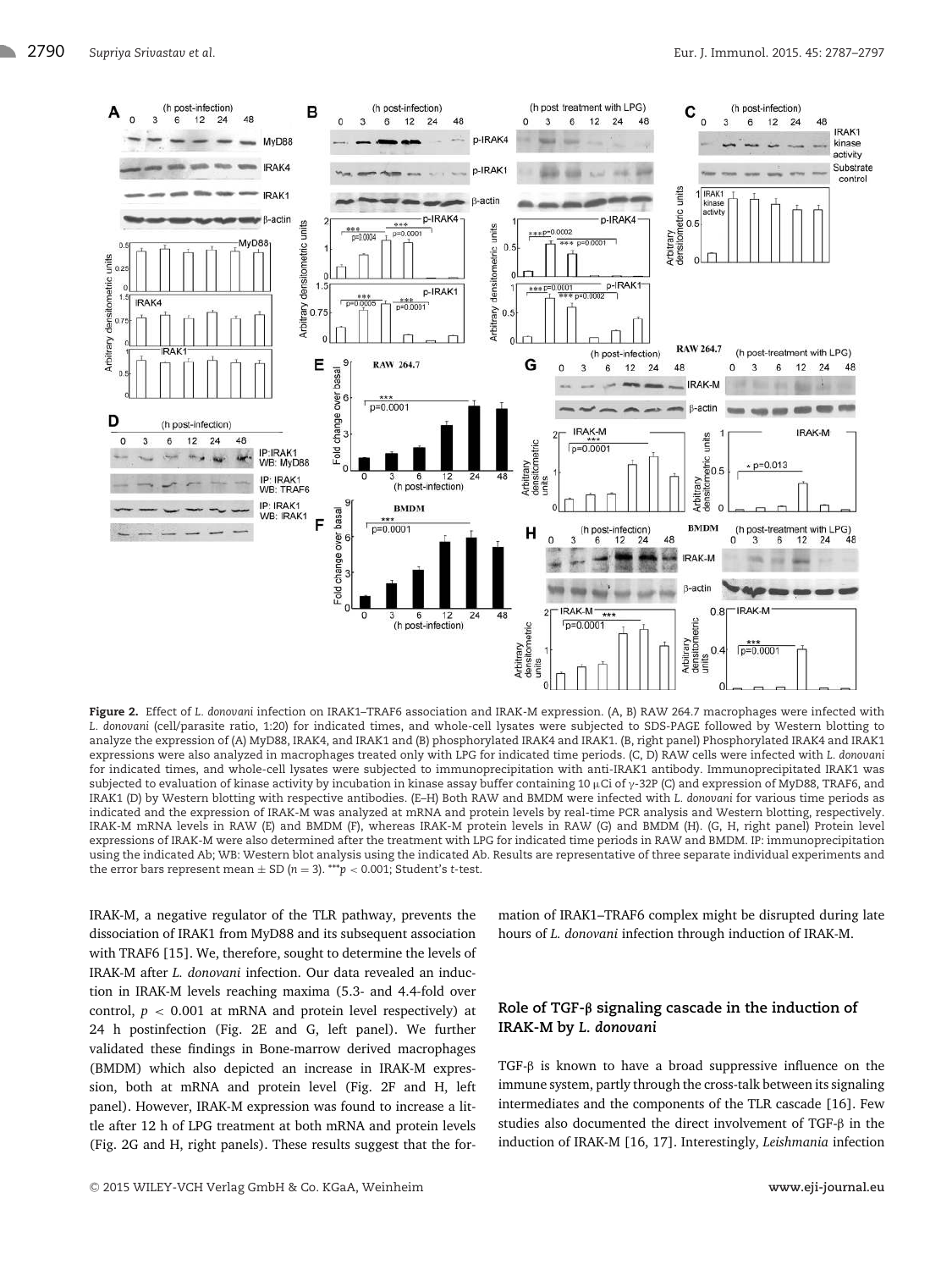

Figure 3. Role of TGF-β signaling cascade in the induction of IRAK-M by *L. donovani*. (A, B) Both RAW 264.7 and BMDM were incubated with *L. donovani* for various time periods as indicated and the expression of TGF-β was analyzed both at (A) mRNA and (B) protein levels by real-time PCR analysis and Western blotting, respectively. (C) RAW 264.7 cells were infected with *L. donovani* for various time periods. Whole-cell lysates were subjected to SDS-PAGE followed by evaluation of the phosphorylation of TGF-β RI and RII by Western blotting using respective antibodies. (D) RAW 264.7 macrophages were infected with *L. donovani* for 24 h along with either anti-TGF-β Ab or TGF-βR inhibitor. Whole-cell lysates were subjected to analysis of IRAK-M expression by Western blotting. (E, F) Macrophages (both RAW and BMDM) were infected with *L. donovani* for indicated times, and whole-cell lysates were subjected to Western blotting for the expression of (E) SMAD2, SMAD3, and SMAD4 and (F) phosphorylated SMAD2, SMAD3, and SMAD4 using respective antibodies. Results are representative of three individual independent experiments and the error bars represent mean  $\pm$  SD ( $n = 3$ ). ns: not significant; \*\* $p < 0.01$ , \*\*\* $p < 0.001$ ; Student's t-test.

in macrophages is correlated with a massive induction of TGF-β production [18]. We, therefore, wanted to investigate whether this infection-triggered TGF-β could play a role in the induced expression of IRAK-M in *L. donovani* infected macrophages. As seen in Figure 3A, the level of TGF-β mRNA was induced during infection reaching a maximum (6.4-fold over control,  $p < 0.001$ ) at 24 h postinfection. The kinetics of TGF-β mRNA induction strongly corresponded to that of IRAK-M induction in *L. donovani* infected cells (Fig. 2E). Similar trend was observed in the case of TGF-β protein expression (Fig. 3B). This was further validated in BMDM, which also showed a significant induction (7.1- and 2.5-fold in TGF-β mRNA and protein, respectively,  $p < 0.001$ ) (Fig. 3A (left panel) and B (right panel)). We next studied the effect of *L. donovani* infection on the phosphorylation status of TGF-β receptors I and II. *Leishmania donovani* infection strongly induced the phosphorylation of both these receptors, without causing any significant change in their expression. The phosphorylation of TGF-βRII was found to be maximum (4.6-fold over control,  $p < 0.0001$ ) at 24 h, whereas that of TGF-βRI reached a maximum (5.2-fold over control,  $p < 0.0001$ ) at 48 h postinfection (Fig. 3C). To further ascertain the role of TGF-β in IRAK-M induction, we studied the effect of inhibiting the TGF-β cascade on the expression of IRAK-M. Administration of TGF-β neutralizing antibodies as well as inhibitors of TGF-β receptor kinase activity resulted in a significant decrease in IRAK-M expression (83.6% and 87.1%, respectively,  $p < 0.001$ ) (Fig. 3D). Since the anti-inflammatory effect of TGF-β is mediated through TGF-β receptors and SMAD family of proteins, we next studied the status of various SMAD proteins during *L. donovani* infection in RAW 264.7 cells. *Leishmania donovani* infection was found to induce the levels of SMAD4 with a maximum (5.5-fold over control,  $p < 0.001$ ) at 24 h postinfection (Fig. 3E, left panel), whereas the expressions of SMAD2 and SMAD3 during infection did not show any significant change (Fig. 3E, left panel). However, a significant induction in the phosphorylation of all the three SMAD proteins was observed (2.3-, 3.4-, and 3.1-fold, *p* < 0.001, at 24 h postinfection for SMAD2, SMAD3, and SMAD4, respectively) (Fig. 3F, left panel). These experiments were repeated in BMDM, which also yielded similar results (Fig. 3E and F, right panels). All these results suggest that the TGF-β-SMAD cascade might be activated to induce IRAK-M during *L. donovani* infection.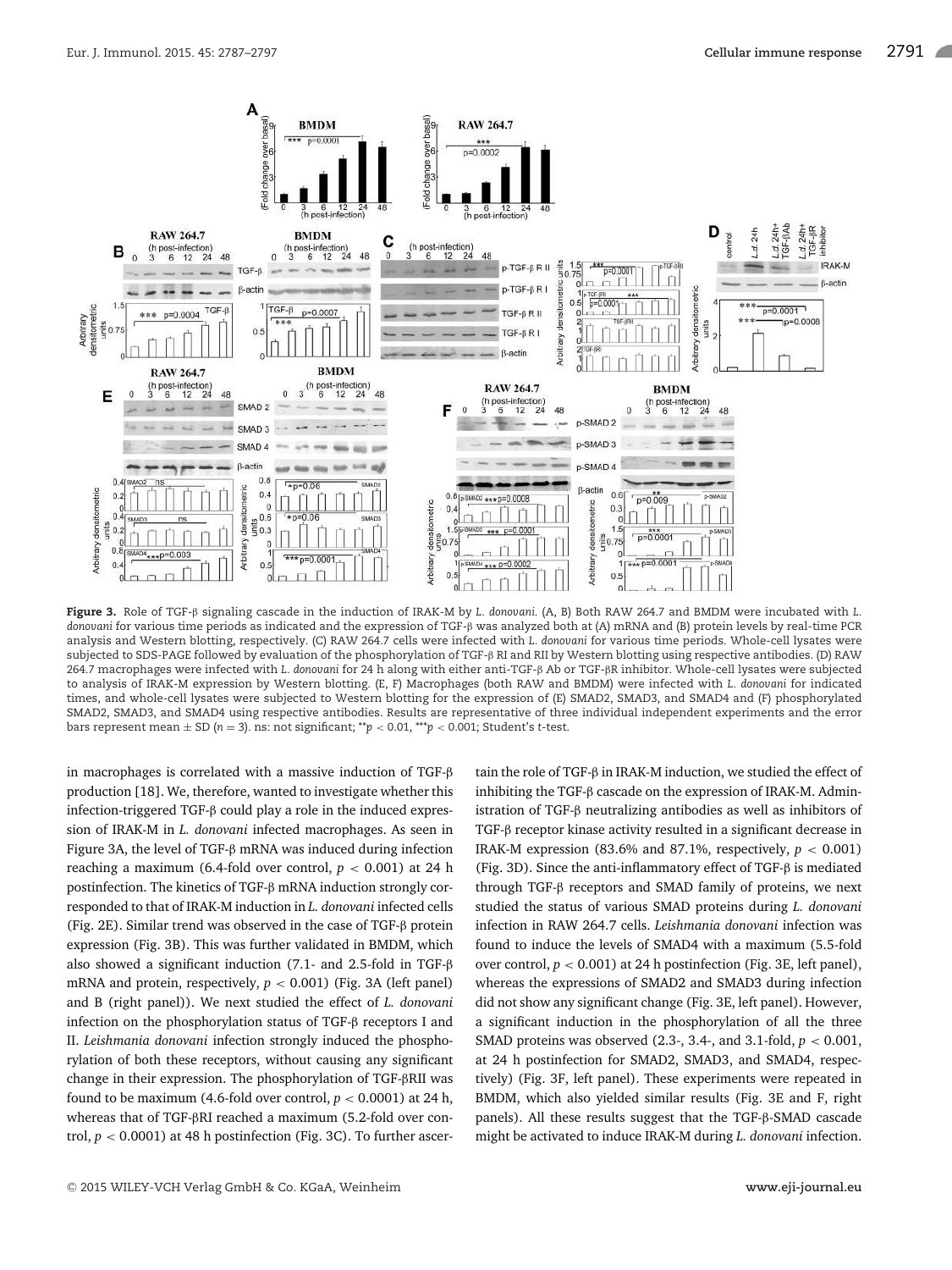

Figure 4. Transcriptional regulation of IRAK-M in *L. donovani* infected macrophages. (A) Macrophages were infected with *L. donovani* for indicated time periods and whole-cell lysates were subjected to immunoprecipitation with anti-SMAD4 antibody. Immunoprecipitates were subjected to Western blotting for the expression with SMAD2, SMAD3, and SMAD4 using respective antibodies. (B) Cells were treated as above, nuclear and cytosolic extracts were prepared, and expression of SMAD4 was analyzed by Western blotting. (C) Macrophages were subjected to *L. donovani* infection as above, and stained with anti-SMAD4 monoclonal antibody followed by secondary APC-conjugated antibody. Nuclei were stained with DAPI, and cells were analyzed under fluorescence microscope. Magnification 1000×. (D, E) Macrophages were transfected (24 h) with either control or SMAD4 siRNA followed by infection with *L. donovani* promastigotes for 24 h. Expression of (D) SMAD4 and (E) IRAK-M were evaluated by Western blot analysis. Results are representative of three individual independent experiments and the error bars represent mean  $\pm$  SD ( $n = 3$ ). \*\* $p < 0.01$ , \*\*\**p* < 0.001; Student's *t*-test.

## **Transcriptional regulation of IRAK-M in** *L. donovani* **infected macrophages**

Upon stimulation by TGF-β, SMAD2 and SMAD3 are phosphorylated and assembled into stable heteromeric complexes with SMAD4 followed by their translocation into the nucleus and subsequent DNA binding [19]. To this end, the association of SMAD2 and SMAD3 with SMAD4 was studied by coimmunoprecipitation. A strong association of SMAD4 with both SMAD2 and SMAD3 was observed in macrophages after 3 h of *L. donovani* infection as compared with uninfected controls and these associations were found to be stable as studied up to 48 h (Fig. 4A). To study the nuclear translocation of SMADs, we analyzed the expression of SMAD2, 3, and 4 at the protein level in both nuclear and cytosolic fractions of infected macrophages. An induction in the protein level expressions of all the three SMADs was observed (7.2-, 2.6-, and 6.9-fold more protein expression of SMAD2, 3, and 4, respectively, as compared with control cells,  $p < 0.01$ ) in nuclear fractions at 24 h postinfection (Fig. 4B). The nuclear translocation of SMAD4 following infection was further ascertained by fluorescence microscopy using anti-SMAD4 antibody. In control macrophages, the signal for SMAD4 was distributed throughout the cell but did not co-localize with 4 ′ ,6-diamidino-2-phenylindole (DAPI) stained nuclei, indicating its cytosolic localization (Fig. 4C). On the contrary, *L. donovani* infection for 24 h resulted in an increase in the nuclear localization of SMAD4 as evident by markedly enhanced co-localization of SMAD4 signal (red) with DAPI-stained nuclei (blue) (Fig. 4C). To further validate the role of SMAD4 in the induction of IRAK-M in infected macrophages, we used an in vitro siRNA knockdown system for SMAD4. As shown in Figure 4D, SMAD4 was effectively downregulated by siRNA (82.9% reduction in expression as compared with control siRNA-treated cells,  $p < 0.001$ ). SMAD4 knockeddown cells showed markedly decreased expression of IRAK-M (87.2% reduction as compared with control siRNAtreated cells,  $p < 0.001$ ) (Fig. 4E). These results suggest that induction of IRAK-M may be mediated by SMAD4.

# **Effect of IRAK-M knockdown on proximal TLR signaling, cytokine production, and parasite survival**

To ascertain further the effect of IRAK-M in the suppression of TLR signaling by *L. donovani* during established infection, we studied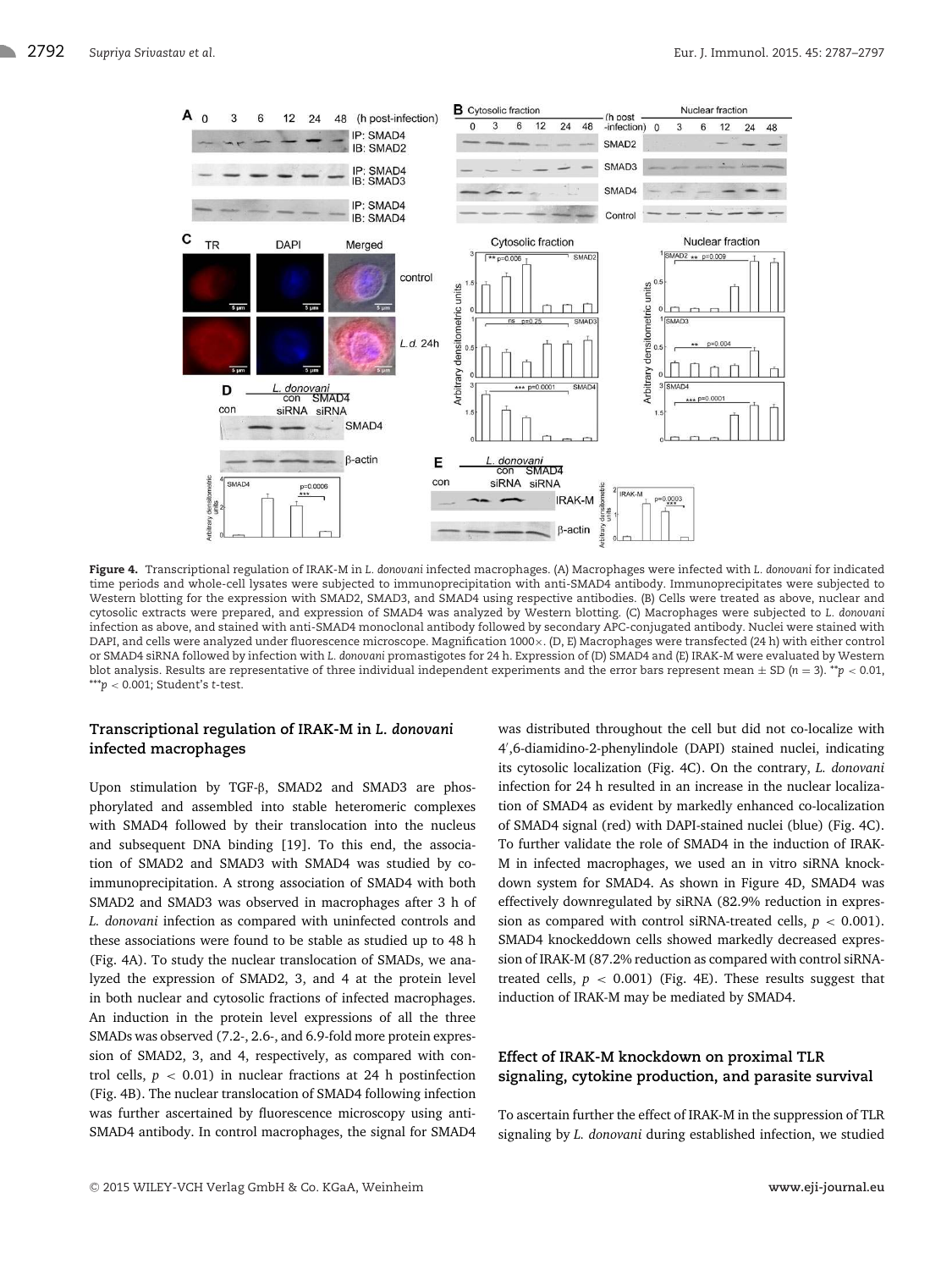

Figure 5. Effect of IRAK-M knockdown on proximal TLR signaling, cytokine production, and parasite survival. (A) RAW 264.7 macrophages were transfected (24 h) with either control or IRAK-M siRNA followed by infection with *L. donovani* promastigotes for 24 h. IRAK-M expression was evaluated by immunoblot analysis. (B, C) Control or IRAK-M siRNA transfected macrophages were infected with *L. donovani* promastigotes for various time periods as indicated. (B) p-IRAK1 and p-IRAK4 levels were analyzed by Western blotting. (C) The cell lysates were immunoprecipitated with anti-IRAK1 antibody and the immunoprecipitate was analyzed for MyD88 and TRAF6 expression by Western blotting. (D–G) RAW 264.7 cells were transfected with control or IRAK-M siRNA along with pNF-κB-luciferase plasmid (1 μg) and 0.5 μg of pCMV-β-gal (24 h). Cells were then infected with *L. donovani* promastigotes for various time periods as indicated. Infected macrophages were then transfected with DN IRAK1 construct. (D) Relative luciferase activity is shown. (E) IL-12 and (F) TNF-α concentration was measured by ELISA. (G) Intracellular parasite number was determined by Giemsa staining. (A–G) Results are representative of three individual independent experiments done at different times and the error bars represent mean ± SD (*n* = 3). \*\**p* < 0.01, \*\*\**p* < 0.001; Student's *t*-test. DN: dominant negative.

the outcome of silencing of IRAK-M on the progression of the TLR cascade in infected macrophages. RAW 264.7 macrophages were transfected with IRAK-M-specific siRNA prior to infection. As shown in Figure 5A, transfection with IRAK-M siRNA resulted in 73.9% reduction  $(p < 0.01)$  of IRAK-M expression at the protein level. Since IRAK-M might have a role in dephosphorylation of IRAK1 following infection with *L. donovani*, we tried to monitor the phosphorylation status of IRAK1 in case of IRAK-M-silenced macrophages after *L. donovani* infection. Knockdown of IRAK-M increased the IRAK1 phosphorylation (4.7-fold over control siRNA treatment, *p* < 0.001) (Fig. 5B). We also checked for IRAK-4 phosphorylation in similar conditions. It was observed that silencing of IRAK-M led to an induction of IRAK4 phosphorylation but the level of phospho-IRAK4 was much less compared with that of phospho-IRAK1 (Fig. 5B). Co-immunoprecipitation studies revealed strong association of IRAK1 with TRAF6 with a concomitant decrease in IRAK1-MyD88 association in IRAK-M knockeddown infected cells, thereby suggesting that in the case of IRAK-M-silenced macrophages there is reversal of IRAK1–TRAF6 association (Fig. 5C). In consistence with the above data, NF-κBdependent luciferase activity was found to be enhanced in the case of IRAK-M knockeddown *L. donovani* infected macrophages (3.6 fold over control siRNA administered infected macrophages, *p* < 0.001) at 24 h postinfection (Fig. 5D). The treatment of IRAK-M knockeddown cells with dominant negative construct for IRAK1 24 h prior to infection resulted in 77.4 and 49.6% reduction (*p* <0.001) in NF-κB-dependent luciferase activity at 24 and 48 h postinfection, respectively, suggesting that the NF-κB activation may be mediated by IRAK1 (Fig. 5D). Since the induction of IRAK-M in *L. donovani* infected macrophages is associated with

ied the effect of IRAK-M silencing on the modulation of proinflammatory cytokine expression, which determines the fate of disease progression in visceral leishmaniasis. It was of interest to note that inhibition of IRAK-M led to marked induction in the level of these cytokines (5.8- and 4.8-fold for IL-12 and TNF-α, respectively, compared with control siRNA-treated cells, *p* < 0.001) at 24 h postinfection (Fig. 5E and F). We then examined the effect of IRAK-M silencing on the intracellular multiplication of the amastigotes. As shown in Figure 5G, silencing of IRAK-M significantly reduced the multiplication of amastigotes (63.5% and 74.9% reduction, *p* < 0.001) in parasite suppression compared with control siRNAtreated cells at 24 and 48 h postinfection, respectively) further accounting for the significance of IRAK-M in disease progression in visceral leishmaniasis. Taken together, these results suggest that *L. donovani* infection might exploit macrophage IRAK-M expression during delayed hours of in vitro infection leading to a pathogen friendly cytokine response resulting in enhanced parasite survival.

inhibition of TLR-mediated proinflammatory response, we stud-

## **Discussion**

TLRs are critical players of innate and adaptive immune systems to combat invading microorganisms and activate multiple pathways leading to the induction of proinflammatory response and subsequent pathogen clearance [14]. However, the ubiquitous nature of pathogens is such that if left unchecked the host will be overwhelmed by immune activation. Hence, following TLR activation against invading pathogens, the intensity and duration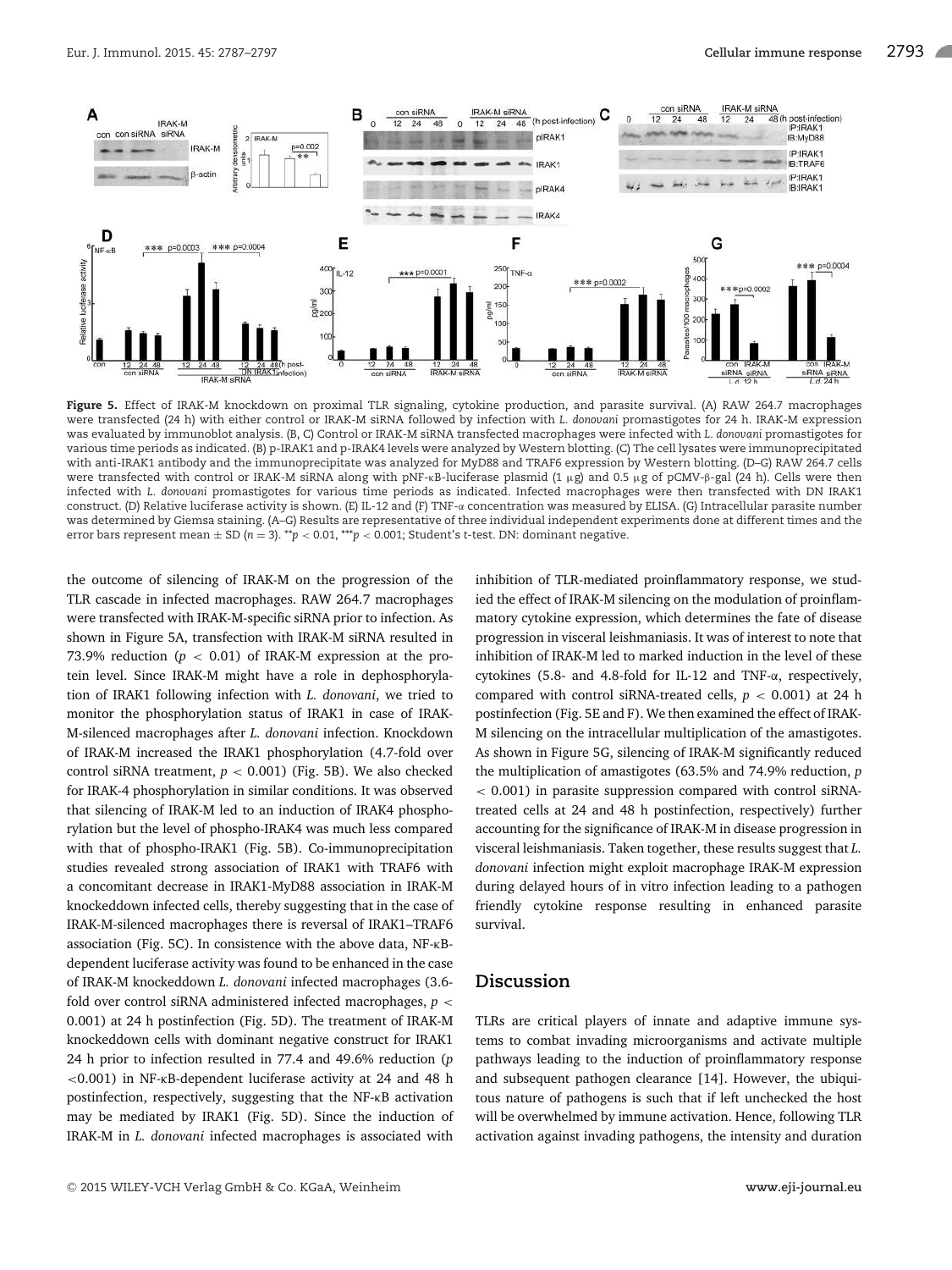of its responses is tightly controlled at various points by different modulators, generally referred to as negative regulators [20]. Several pathogens exploit these negative regulators to suppress the TLR-mediated immune response, thereby leading to the successful establishment of infection [21–23]. Earlier, we demonstrated that macrophage deubiqutinating enzyme A20 is exploited by *L. donovani* to downregulate host immune response during early stage of infection [7]. However, A20 expression levels were decreased after reaching a maximum at 2 h postinfection, and *Leishmania* parasites remained under the threat of being exposed to TLRinduced host defense. It is, therefore, reasonable to speculate that after short-lived A20, *L. donovani* might employ a different negative regulator for sustained inhibition of TLR response during late hours of infection.

Present studies on macrophage TLR signaling cascade during *Leishmania* infection suggest that defective IRAK1 phosphorylation might prevent its association with TRAF6, thereby downregulating TLR activation. Interestingly, IRAK-M, a member of the IRAK family that lacks an active serine/threonine kinase domain, has been reported to inhibit the formation of IRAK1–TRAF6 complex by preventing the dissociation of IRAK1 and IRAK4 from the TLR complex, either by inhibiting phosphorylation of IRAK1 and IRAK4, or by stabilizing the TLR–MyD88–IRAK4 complex [24, 25]. This is in agreement with our findings of decreased IRAK1–TRAF6 association with a concomitant increase in IRAK1–MyD88 association, indicating a role of IRAK-M in the inability of IRAK1 to dissociate from TRAF6. In line with these findings, we observed a rapid induction in IRAK-M at both mRNA and protein levels and the kinetics of this induction coincided with IRAK1 dephosphorylation and reduced IRAK–TRAF6 association. This suggests that *Leishmania* maintains TRAF6 inactivation even after the absence of A20 probably through IRAK-M-mediated dephosphorylation of IRAK1. This is in agreement with the fact that IRAK-M is a proximal inhibitor of signaling receptors that rely on MyD88/IRAK-1/IRAK-4 for generating intracellular effects [26]. IRAK-M has recently been implicated in several diseases, where its induction is reported to facilitate either pathogen replication directly or indirectly by attenuating host immune response. For example, IRAK-M impaired host defense during pneumonia caused by *Klebsiella pneumonia* [12]. *Helicobacter pylori* infection led to the upregulation of IRAK-M, which was found to limit dendritic cell activation and proinflammatory cytokine production [27]. Moreover, IRAK-M overexpression promoted lung epithelial human rhino virus 16 (HRV-16) replication and autophagy [28].

The expression of IRAK-M is believed to be restricted to monocytes/macrophages [9], but recently reported to be expressed in dendritic and epithelial cells [27–29]. Our observations that *Leishmania*-induced inhibition of NF-κB and increased parasite survival was reversed by siRNA-mediated gene silencing of IRAK-M may be considered as another addition in this growing list of literature and are in agreement with a previous observation where IRAK-M<sup>−</sup>/<sup>−</sup> dendritic cells infected with *H. pylori* displayed more proinflammatory Th1 phenotype and less immunoregulatory IL-10 associated with increased MHC II expression [27]. *Leishmania* are known to evade host immune response by multiple mechanisms, one of which being upregulation of TGF-β, which may play an important role in IRAK-M regulation. In the present study, *Leishmania* infection upregulated the phosphorylation of both the TGF-β RI and II subunits and administration of TGF-β-specific antibody abrogated infection induced IRAK-M expression. Moreover, kinetics of TGF-β upregulation coincided with IRAK-M induction. Signaling by TGF-β family members occurs through phosphorylation of receptor-regulated SMAD proteins. Activated SMAD2 and SMAD3 then form heteromeric complexes with SMAD4 [30]. *Leishmania donovani* infection resulted in a strong association of SMAD2 and SMAD3 with SMAD4 with concomitant nuclear translocation of SMAD4. An increase in the expressions of SMAD2 and SMAD4 was observed in the nuclear fraction with corresponding reduction in the cytosolic fraction, thereby signifying enhanced nuclear translocation. However, comparatively low expression of SMAD3 was observed at 3 and 6 h post infection in the cytosolic fraction without any corresponding increase in the nuclear fraction. This aberrant expression of SMAD3 may be attributed to the fact that SMAD-mediated signals induced by TGF-β are tightly regulated by negative feedback mechanisms through inhibitory SMAD proteins. Accumulating data indicate that inhibitory SMAD proteins regulate the signals induced by the TGF-β superfamily through degradation of activated type I receptor and receptoractivated SMAD proteins [31, 32]. Hence, it might be possible that decrease in SMAD3 expression is a consequence of inhibitory SMAD activity. Although *L. donovani* was found to exploit natural negative regulators of TLR pathway for establishment of infection, all *Leishmania* species do not completely shut down the entire immune response. For example, *L. major* activates IL-1 alpha expression in macrophages through a MyD88-dependent pathway [33], *L. infantum* triggers a rapid NK-cell response in mice through TLR9-positive myeloid DC and IL-12 [34] and *L. mexicana* LPG activates ERK and p38 MAP kinase and induces production of proinflammatory cytokines in human macrophages through TLR2 and TLR4 [35]. Similarly, although LPG is known to be a potent TLR2 ligand, few reports are there which mention inhibitory effects of LPG on macrophage effector functions. For example, *Leishmania* phosphoglycans subvert macrophage IL-12 production by targeting ERK MAP Kinase [36]. Certain studies also demonstrate that *L. donovani* promastigotes require cell surface expression of LPG repeating units to evade the induction of ERK1/2 activation [37]. LPG from *L. donovani* promastigotes was also shown to be a potent inhibitor of purified protein kinase C (PKC) activity in vitro [38].

In conclusion, we uncovered another evasion mechanism by which *L. donovani* exercises a persistent inhibition on host's immune response leading to infection establishment. During late hours of in vitro infection, increased production of TGF-β led to TGF-β-mediated signaling of activated SMAD proteins resulting in upregulation of IRAK-M expression and downregulation of macrophage TLR signaling. Elucidation of these mechanisms in detail might be helpful in developing therapeutic agents with immunomodulatory capacity.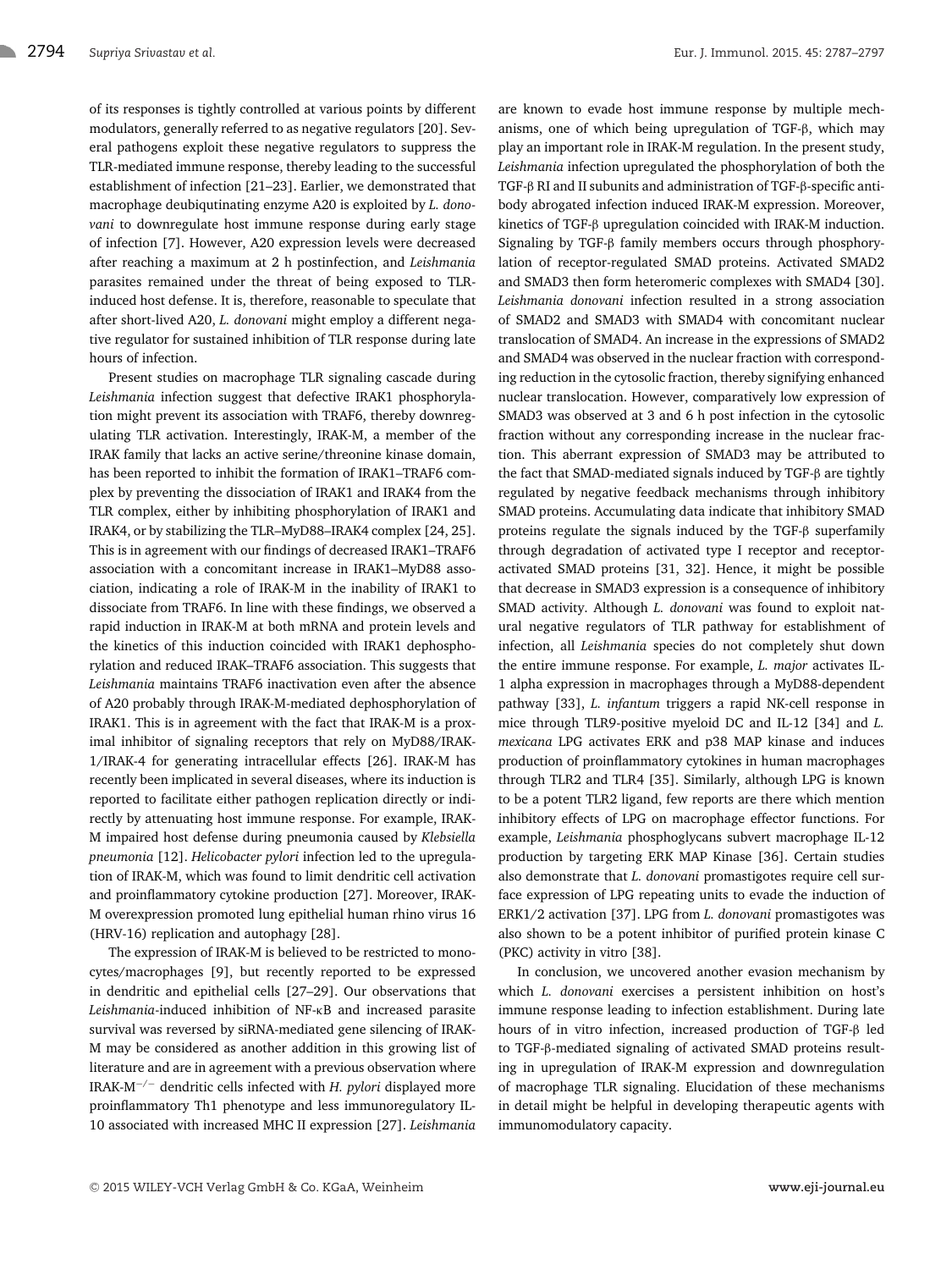# **Materials and methods**

#### **Cell culture and parasites**

The maintenance of pathogenic promastigotes of *L. donovani* strain (MHOM/IN/1983/AG83) was done in Medium 199 (Invitrogen Life Technologies) supplemented with 10% FCS (Invitrogen), 50 U/mL penicillin, and 50  $\mu$ g/mL streptomycin. The murine macrophage cell line RAW 264.7 was maintained at  $37^{\circ}$ C/5% CO<sub>2</sub> in RPMI 1640 (Invitrogen Life Technologies) supplemented with 10% FCS, 100 U/mL penicillin, and 100 µg/mL streptomycin. The experiments involving in vitro infection were performed with RAW 264.7 and BMDM using stationary phase promastigotes at a 20:1 parasite/macrophage ratio for various time periods as described earlier [7]. BMDM was prepared from the femurs and tibias of 6- to 8-week-old BALB/c mice as described previously [7]. LPS was quantified by a sensitive colorimetric LPS assay (QCL 1000; Lonza). The parasite cultures and the final culture supernatants of infected BMDM and RAW 264.7 cells contained less than 95 pg/mL.

#### **Reagents, antibodies, and constructs**

All antibodies were purchased either from Santa Cruz Biotechnology or Cell Signaling Technology. The TGF-β antibody used in the study was goat polyclonal IgG anti-TGF beta 1 antibody and TGFβR-inhibitor used was TGFβRI Kinase inhibitor VII from Santa Cruz. The HA-ubiquitin construct was purchased from Sigma-Aldrich. FLAG-TRAF6-wt (Addgene plasmid 21624) was purchased from Addgene [39]. DN IRAK1 (1–217) was kindly provided by Dr. M. Muzio (Department of Immunology and Cell Biology, Mario Negri Institute, Milan, Italy) [40].

#### **Real-time PCR**

Total RNA from macrophages was isolated using the RNeasy mini kit (Qiagen) according to manufacturer's instructions, and cDNA was synthesized from total RNA using the SuperScript first strand synthesis system (Invitrogen). qPCR was performed as described previously [41].

#### **In vitro deubiquitination assay**

The deubiquitinase assay was performed as described earlier [7]. Briefly, expression plasmids FLAG-TRAF6 and HA-ubiquitin were co-transfected into HEK293 cells for 24 h; cells were harvested using RIPA buffer containing protease inhibitor cocktail and NEM (*N*-ethylmaleimide). Cell lysates were incubated with FLAG M2 beads overnight, followed by washing with Tris buffered saline (TBS) buffer. After elution,  $15 \mu L$  of eluted Flag-TRAF6 was incubated for 4 h at 37°C with A20 immunoprecipitated from infected

macrophages in deubiquitination assay buffer. The analysis of ubiquitination pattern was performed by Western blotting using an anti-HA, anti-FLAG, or anti-A20 Ab.

#### **Transient transfection and NF-**κ**B reporter assay**

One microgram of NF-κB luciferase reporter vector (Stratagene) was co-transfected along with 0.5 µg pCMV-β-gal (Promega) in RAW 264.7 macrophages ( $2 \times 10^6$ ) in serum-free medium using Lipofectamine (Invitrogen) according to manufacturer's instruction, and NF-κB luciferase activity was assessed as previously described [14]. For siRNA transfection, RAW 264.7 cells (2  $\times$  $10<sup>6</sup>$ ) were transfected with 1  $\mu$ g SMAD4/IRAK-M siRNA or control siRNA according to manufacturer's instruction (Santa Cruz Biotechnology). Following silencing, cells were infected with *L. donovani* promastigotes as described earlier [42].

#### **Cytokine analysis by ELISA**

The level of various cytokines in the culture supernatants was measured using a sandwich ELISA kit (Quantikine M; R&D Systems) as per the detailed instructions of the manufacturer.

#### **Immunoblotting**

Immunoblotting was performed with respective antibodies as described previously [7, 42].

#### **LPG purification**

LPG was isolated from stationary-phase promastigotes as described earlier [7]. Briefly, *L. donovani* promastigotes (10<sup>8</sup> cells) were extracted with chloroform/methanol/water (1:2:0.5, v/v). The insoluble fraction was used for LPG extraction with 9% 1 butanol in water, and the pooled supernatants were vacuum dried followed by octyl sepharose chromatography in HPLC using a 1 propanol gradient (5–60%) in 1% ammonium acetate. The isolated LPG was dissolved in PBS, and the concentration was determined by estimating the amount of hexose in the extract by a modified phenol–sulfuric acid assay. LPG was sonicated in RPMI 1640 before addition to cells;  $2 \times 10^6$  macrophages were infected with  $4 \times 10^7$  *L. donovani* parasites (parasite/macrophage ratio of 20:1) from which 6  $\mu$ g of LPG is obtained. This amount of purified LPG (i.e.,  $6 \mu g$ ) was therefore used for the treatment of macrophages. LPS content was found to be less than 25 pg/mL. The number of internalized parasites per 100 macrophages for parasite/macrophage ratio of 20:1 was  $320 \pm 40$  as compared to  $280 \pm 32$  in the case of 10:1, which is generally used for in vitro infection (Fig. 1D).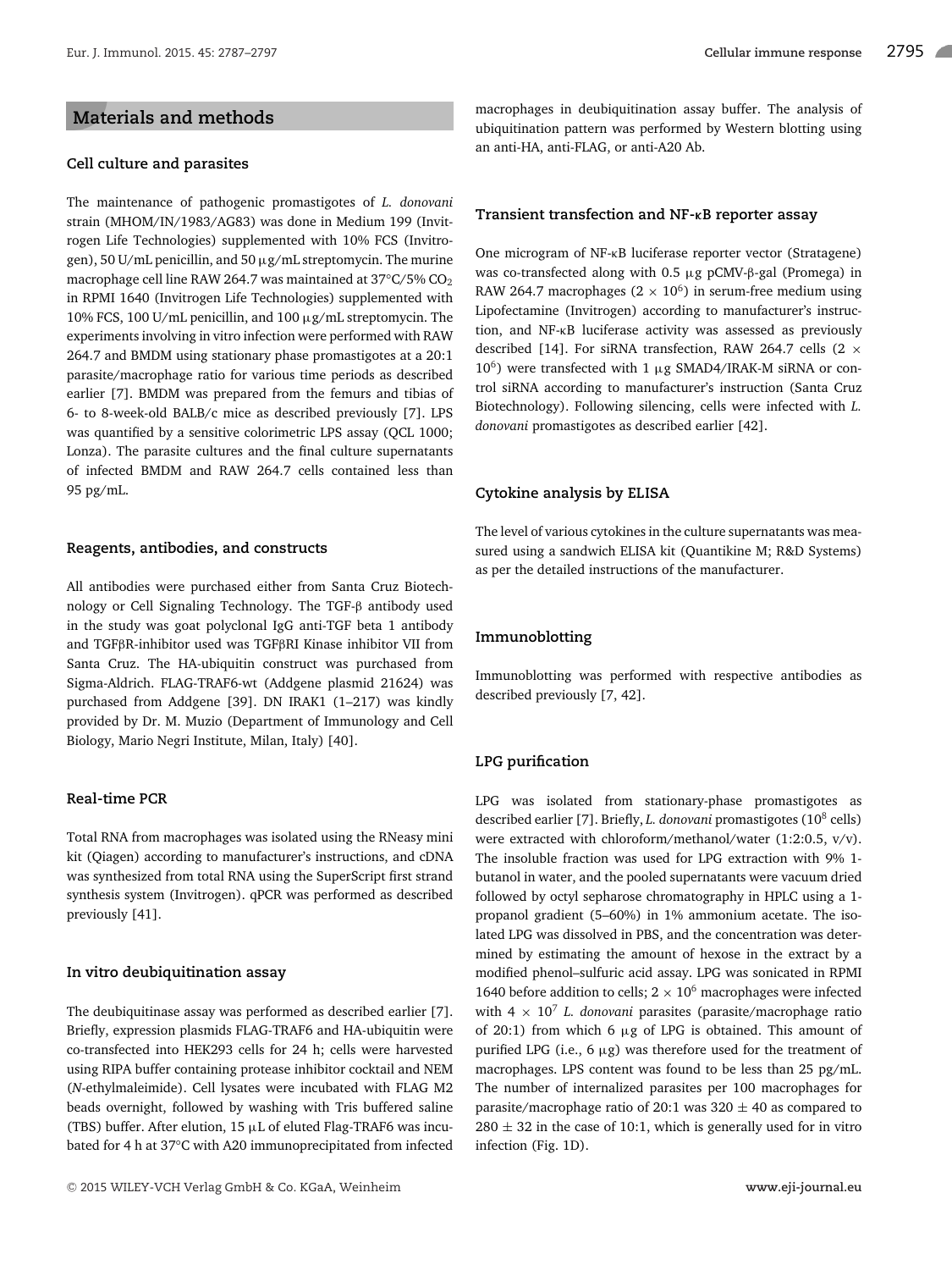## **Fluorescence microscopy**

Macrophages (5  $\times$  10<sup>5</sup>) were adhered onto 18-mm<sup>2</sup> coverslips kept in 30-mm Petri plates and kept overnight at 37°C. The cells were then infected with *L. donovani* promastigotes, washed twice in PBS, and fixed with methanol for 15 min at room temperature. Cells were permeabilized using 0.1% Triton X-100 and incubated with SMAD4 antibody for 1 h at 4°C. After washing, coverslips were incubated with TR-conjugated secondary antibody (1 h, 4 $\degree$ C). The cells were then stained with DAPI (1  $\mu$ g/mL) in PBS plus 10  $\mu$ g/mL RNase A to label the nucleus, mounted on slides, and visualized under an Olympus BX61 microscope at a magnification of 1000, and the images thus captured were processed using ImagePro Plus (Media Cybernetics).

#### **IRAK1 kinase assay**

Macrophages were lysed and the lysates were precleared with protein A/G agarose beads (Santa Cruz). IRAK1 antibody and protein A/G agarose beads were added to the supernatant and samples were incubated overnight at 4°C. Beads were collected and washed with the lysis buffer followed by washing with the kinase assay buffer (20 mM HEPES pH 7.5, 20 mM  $MgCl<sub>2</sub>$ , 3 mM MnCl<sub>2</sub>, and 10 mM β-glycerophosphate). The samples were incubated with kinase assay buffer containing 10  $\mu$ Ci of  $\gamma$ -<sup>32</sup>P for 30 min at 30°C. The reaction was stopped by the addition of sample loading buffer (12.5% Tris-HCl pH 6.8, 10% glycerol, 10% SDS, 5% β-mercaptoethanol, and 0.05% bromophenol blue). Samples were boiled and ran on SDS-PAGE.

#### **Densitometric analysis**

Densitometric analyses for all experiments were carried out using QUANTITY ONE software (Bio-Rad).

#### **Statistical analysis**

Data shown are representative of at least three independent experiments unless otherwise stated as *n* values given in the legend. Macrophage cultures were set in triplicates and the results are expressed as the mean ± SD. Student's *t*-test was employed to assess the statistical significances of differences among pair of data sets. Statistical significance was considered to be a value of *p*  $< 0.05$ .

**Acknowledgments:** This work was supported by Network Project Grant BSC 0206 and Supra Institutional Project Grant BSC 0114 from the Council of Scientific and Industrial Research and the J. C. Bose Fellowship (Department of Science and Technology), Government of India. We thank Dr. John M. Kyriakis, Tufts University School of Medicine (Boston, MA), for providing the FLAG-TRAF6 construct and Dr. M. Muzio, Department of Immunology and Cell Biology, Mario Negri Institute, Milan, Italy, for providing dn IRAK1 constructs. Author contributions: SS and PKD: conception and design; SS, AS, and JB: acquisition of data; SS, AS, AU, and PKD: analyses and interpretation of data and preparation of manuscript.

**Conflict of interest:** The authors declare no financial or commercial conflict of interest.

# **References**

- 1 **Engwerda, C. R.**, **Ato**, **M. and Kaye**, **P. M.**, Macrophages, pathology and parasite persistence in experimental visceral leishmaniasis. *Trends Parasitol*. 2004. **20**: 524–530.
- 2 **Liese, J.**, **Schleicher, U. and Bogdan, C.**, The innate immune response against *Leishmania* parasites. *Immunobiology* 2008. **213**: 377–387.
- 3 **Chandra, D.** and **Naik, S.**, *Leishmania donovani* infection downregulates TLR2-stimulated IL-12p40 and activates IL-10 in cells of macrophage/monocytic lineage by modulating MAPK pathways through a contact-dependent mechanism. *Clin. Exp. Immunol.* 2008. **154**: 224–234.
- 4 **Akira, S.** and **Takeda, K.**, Toll-like receptor signalling. *Nat. Rev. Immunol.* 2004. **4**: 499–511.
- 5 **Blasius, A. L.** and **Beutler, B.**, Intracellular toll-like receptors. *Immunity* 2010. **32**: 305–315.
- 6 **Liew, F. Y.**, **Xu, D.**, **Brint, E. K. and O'Neill, L. A.**, Negative regulation of toll-like receptor-mediated immune responses. *Nat. Rev. Immunol.* 2005. **5**: 446–458.
- 7 **Srivastav, S.**, **Kar, S.**, **Chande, A. G.**, **Mukhopadhyaya, R. and Das, P. K.**, *Leishmania donovani* exploits host deubiquitinating enzyme A20, a negative regulator of TLR signaling, to subvert host immune response. *J. Immunol.* 2012. **189**: 924–934.
- 8 **Kobayashi, K.**, **Hernandez, L. D.**, **Galan, J. E.**, **Janeway, C. A., Jr.**, **Medzhitov, R. and Flavell, R. A.**, IRAK-M is a negative regulator of Toll-like receptor signaling. *Cell* 2002. **110**: 191–202.
- 9 **Rhyasen, G. W.** and **Starczynowski, D. T.**, IRAK signalling in cancer. *Br. J. Cancer* 2015. **112**: 232–237.
- 10 **Kobayashi, H.**, **Nolan, A.**, **Naveed, B.**, **Hoshino, Y.**, **Segal, L. N.**, **Fujita, Y.**, **Rom, W. N. et al.**, Neutrophils activate alveolar macrophages by producing caspase-6-mediated cleavage of IL-1 receptor-associated kinase-M. *J. Immunol.* 2011. **186**: 403–410.
- 11 **Deng, J. C.**, **Cheng, G.**, **Newstead, M. W.**, **Zeng, X.**, **Kobayashi, K.**, **Flavell, R. A. and Standiford, T. J.**, Sepsis-induced suppression of lung innate immunity is mediated by IRAK-M. *J. Clin. Invest.* 2006. **116**: 2532–2542.
- 12 **Hoogerwerf, J. J.**, **van der Windt, G. J.**, **Blok, D. C.**, **Hoogendijk, A. J.**, **De Vos, A. F.**, **van't Veer, C.**, **Florquin, S. et al.**, Interleukin-1 receptorassociated kinase M-deficient mice demonstrate an improved host defense during Gram-negative pneumonia. *Mol. Med.* 2012. **18**: 1067–1075.
- 13 **Oshima, N.**, **Ishihara, S.**, **Rumi, M. A.**, **Aziz, M. M.**, **Mishima, Y.**, **Kadota, C.**, **Moriyama, I. et al.**, A20 is an early responding negative regulator of Toll-like receptor 5 signalling in intestinal epithelial cells during inflammation. *Clin. Exp. Immunol.* 2010. **159**: 185–198.